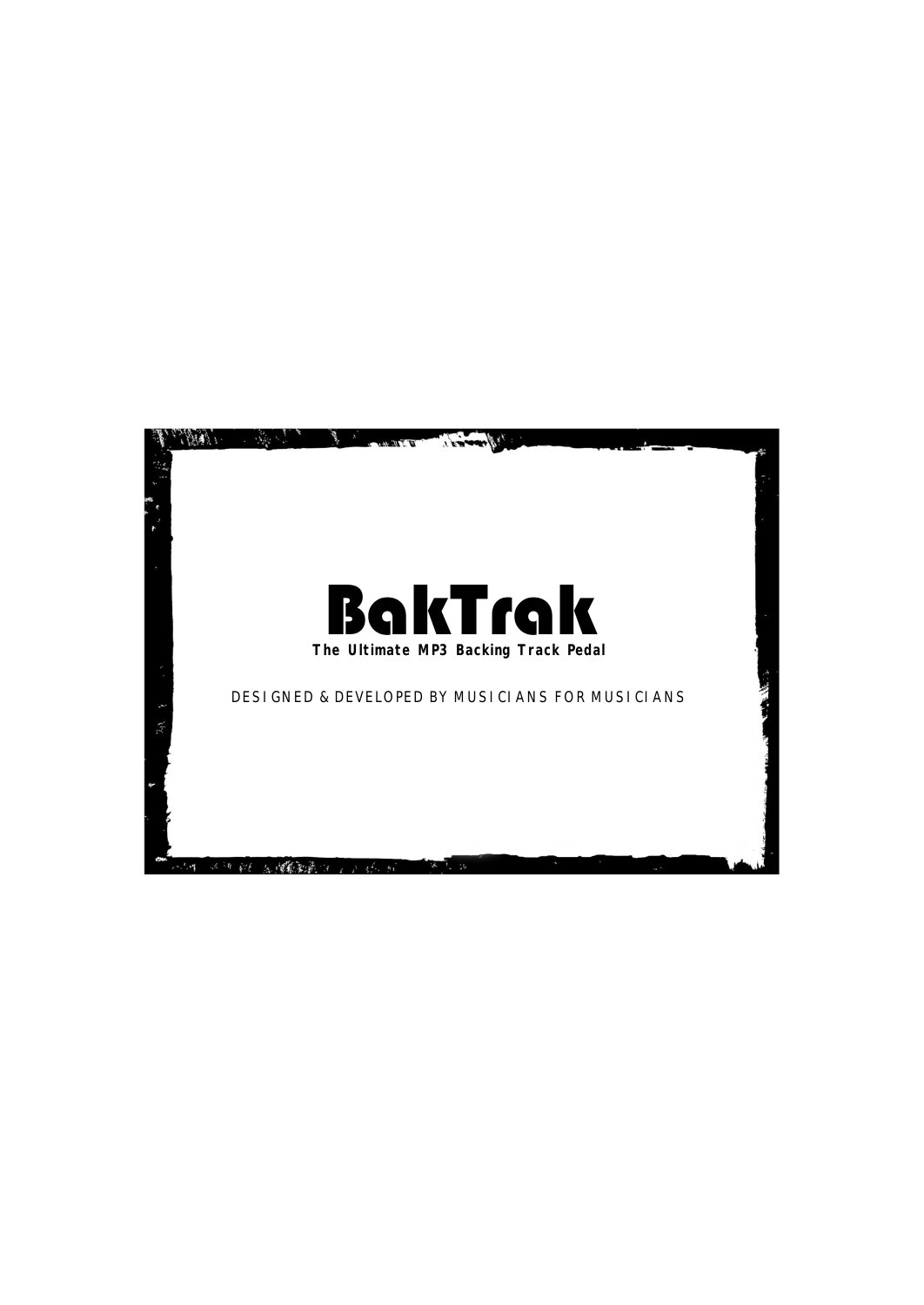BakTrak - Has been developed with a retro feel by musicians for musicians. It has a track selector that's so simple even when you are wishing you had practiced with the pedal just one more time, don't worry, you just can't get it wrong !!

BakTrak - Comes with a simple guide telling you that your backing tracks are held on a Memory card, you can setup the output volume and choose one of three modes to play your MP3 tracks in .……. hit the foot switch and you are rocking.

BakTrak - Also comes with a set of demo tracks to get you up and working instantly.

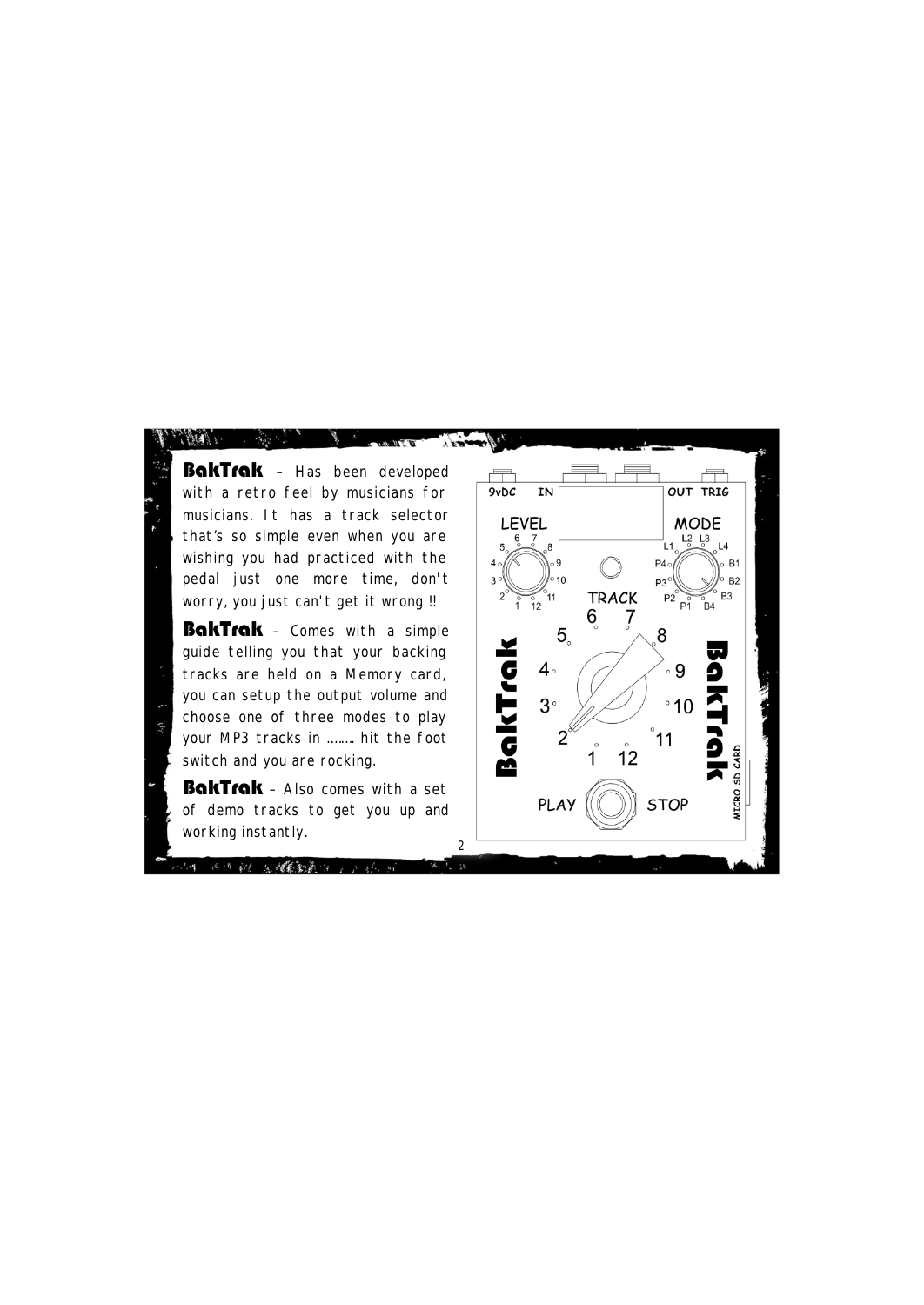# **LED Indicator (Tri Colour) Red** - Power on (valid card or track not found) **Orange** - Ready (valid card and track found) **Green** - Playing in "Play" mode (P1, P2, P3, P4) **Green (Flashing)** - Playing in "Loop" mode (L1, L2, L3, L4) **Red (Flashing)** - Playing in "BakTrak" mode (B1, B2, B3, B4) BakTrak **(User Guide)**

On power up the LED will show "Red" to indicate power and on finding a micro SD card with valid MP3 files it will go from "Red" to "Orange" for ready.

# **Track Select Switch (12 Position)**

10 医螺旋管 1 2 3 6 m

3 Use the "Track" switch in combination with the "Mode" switch to pick the MP3 track to play (up to 48 tracks). The switch is marked 1 to 12 and for the mode switch set to "P1", Track Switch position "1" will select the track numbered 00001 on the memory card and position "2" will select track 00002 and so on up to track "12" (00012). See the "BakTrak - File & Song Name Chart" for more info.



**I FVF**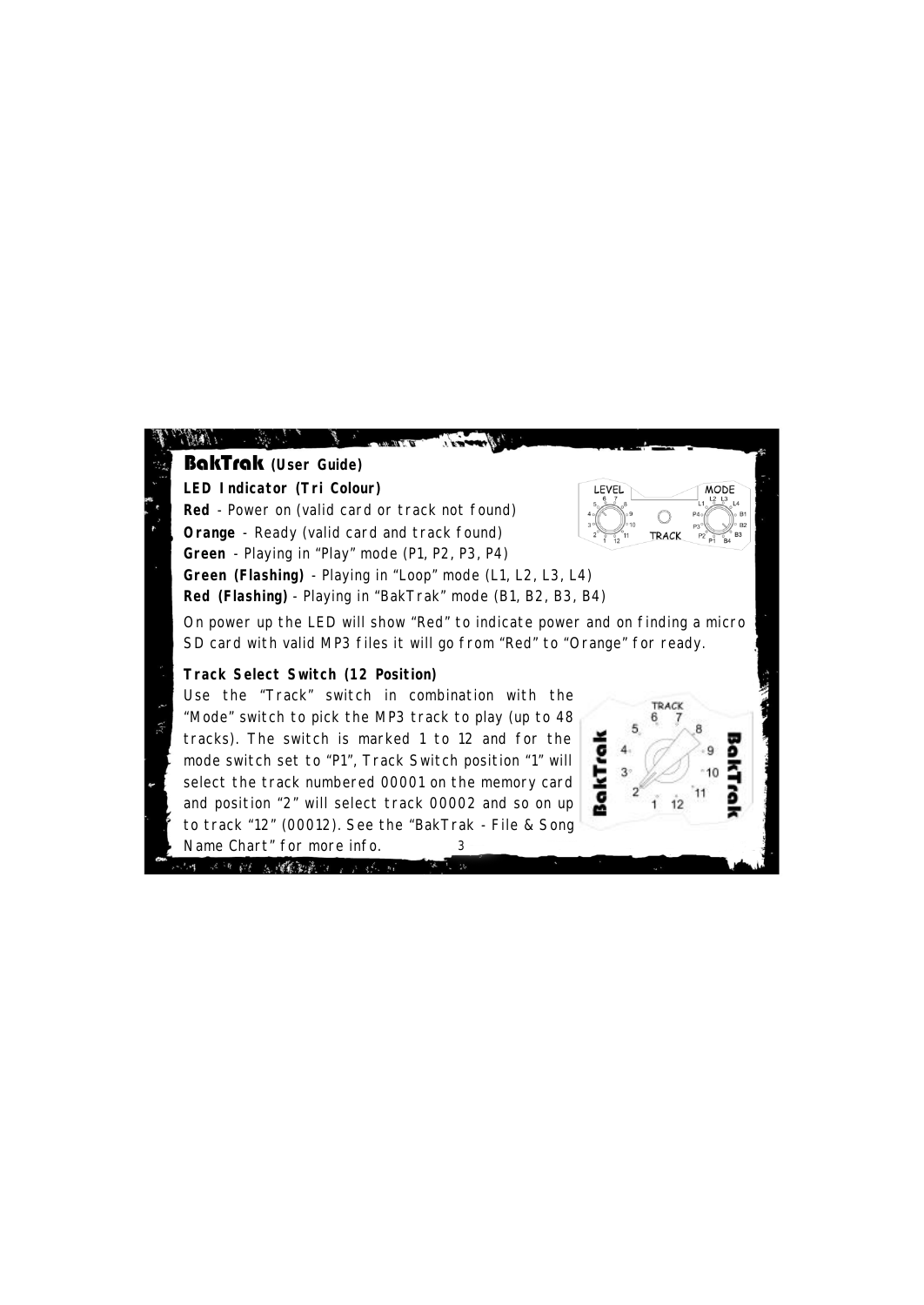**Mode Switch (12 Position)**

A)

**Play – (P1, P2, P3, P4)** Hit the Play/Stop footswitch to start the track. The LED will go from "Orange" to "Green" while the selected track is playing, it will play to the end and stop. Hit the footswitch while a track is playing, it will stop, go to the start of track a wait to go again.

 $\frac{1}{\sqrt{2}}\sum_{i=1}^{n} \frac{1}{\sqrt{2}}\sum_{i=1}^{n} \frac{1}{\sqrt{2}}\sum_{i=1}^{n} \frac{1}{\sqrt{2}}\sum_{i=1}^{n} \frac{1}{\sqrt{2}}\sum_{i=1}^{n} \frac{1}{\sqrt{2}}\sum_{i=1}^{n} \frac{1}{\sqrt{2}}\sum_{i=1}^{n} \frac{1}{\sqrt{2}}\sum_{i=1}^{n} \frac{1}{\sqrt{2}}\sum_{i=1}^{n} \frac{1}{\sqrt{2}}\sum_{i=1}^{n} \frac{1}{\sqrt{2}}\sum_{i=1}^{n}$ 

发,缓慢激进, p. p. of con-

OUT TRIG **MODE** ¦ ၊ မွ့ပွ<sub>3 ⊥4</sub> **P3** Ř4

**Loop – (L1, L2, L3, L4)** Hit the Play/Stop footswitch to start the track. The LED will go from "Orange" to "Flashing Green" while the track is playing, it will play to the end and then restart. Hit the footswitch while a track is playing, it will stop go to the start of track and wait to go again.

**BakTrak – (B1, B2, B3, B4)** Hit the Play/Stop footswitch to start the track. The LED will go from "Orange" to "Flashing Red" while the track is playing. Hit the footswitch while a track is playing, and the track will jump back 10 seconds, hit it again and it will jump back another 10 seconds, hit it again and go back a further 10 seconds (30 seconds maximum) or the beginning of the track, whichever is the shorter time and play from there. Hold the foot switch down for 3 seconds to stop the track.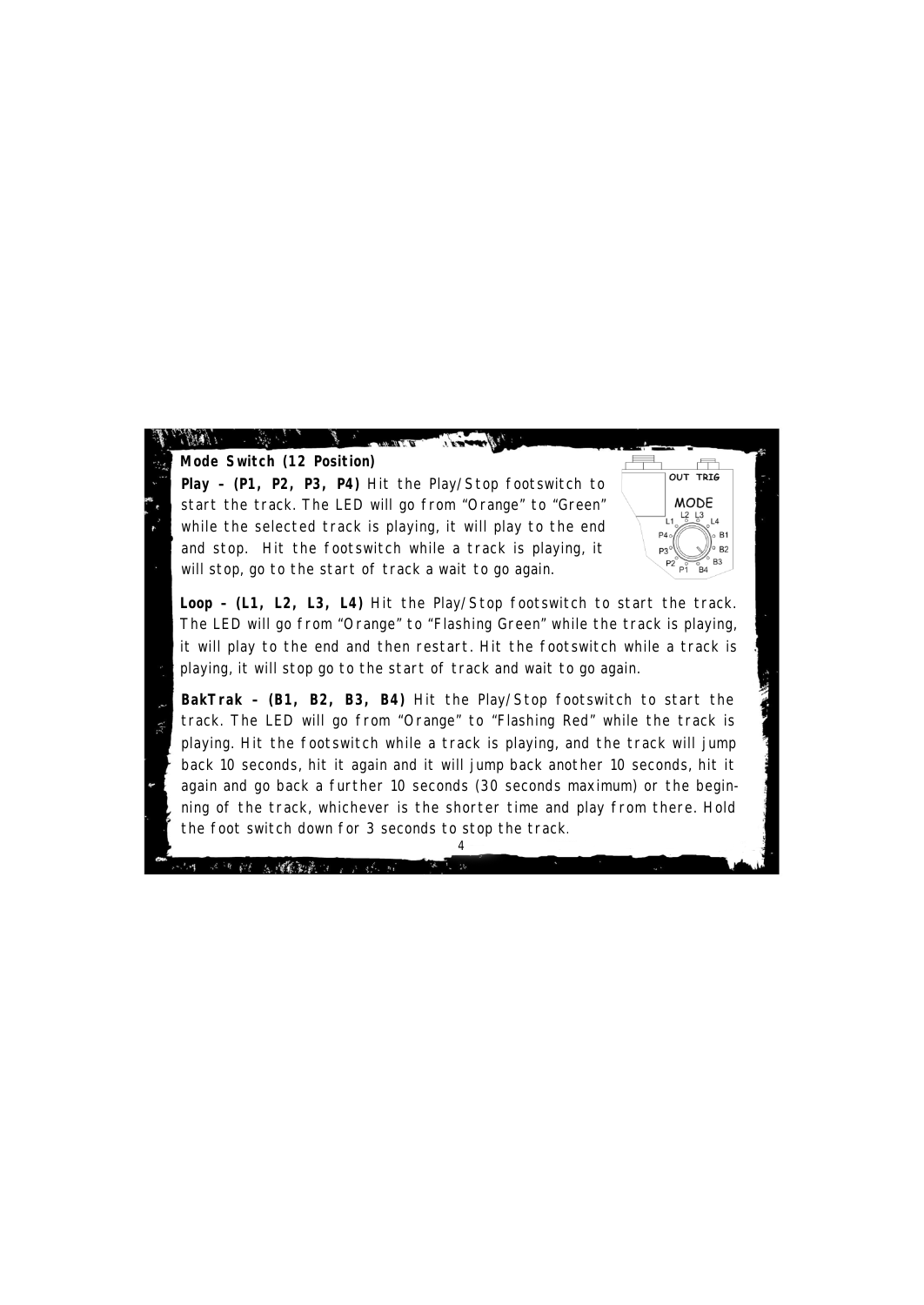# **Level Switch (12 Position)**

The stereo output volume can be varied in steps with the level control switch from "1" (min) to "12" (max).

# **Power Supply**

The power supply is a 230vAC to 9vDC plug in unit and connects to the pedal via a low voltage plug.

# **Micro SD Card (FAT32)**

For the best performance the memory card should be a fully compliant SPI mode SDHC Micro SD card formatted to a FAT32 file system. Cards from 4GB upwards are normally formatted for a FAT32 file system but not all guarantee SPI mode compliance, so its best to check.

## **File Names**

5 The MP3 files that you want to select with BakTrak must be located in the ROOT directory (not in folders). BakTrak can read any MP3 file, but you must name it using the correct 5 digit number for the first five characters in the filename, then ending with the normal ".mp3" file extension. See the "BakTrak MP3 File & Song Name Chart".

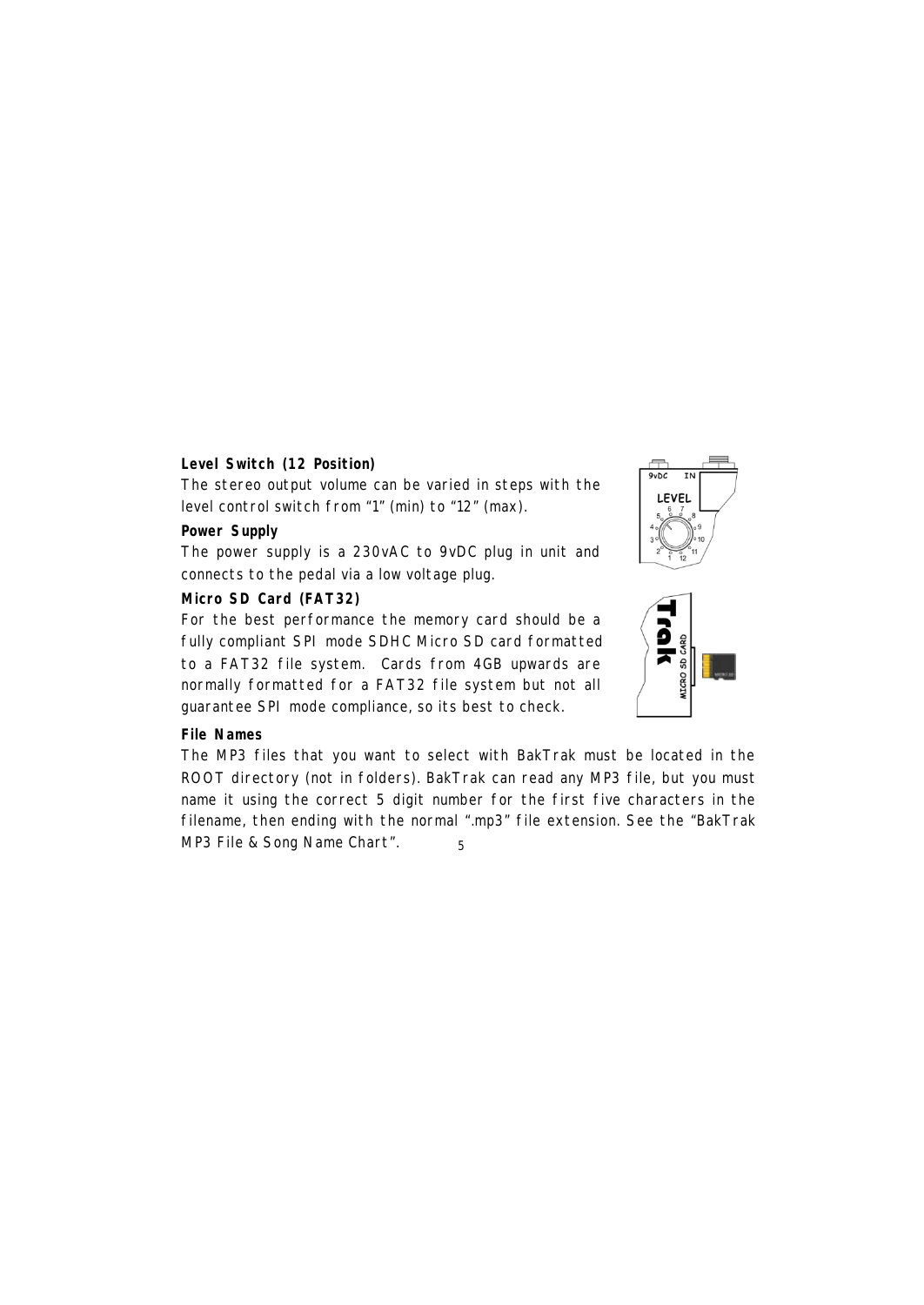# **Song Names**

You can also add in the song names to make it easier to sort out your music (ie) nnnnn x...x .mp3 (Where "nnnnn" is the track number from 00001 to 00048 and "x…x" is the song name, limit for the file name length is 65 characters, including the file number and the .mp3 file extension).

The "Mode & Track" switches allow for 4 different groups of 12 tracks, that means you can select up to 48 MP3 tracks and play them in any one of the three modes "Play", "Loop" or "BakTrak".

 $\mathbb{R}^{n}$ 

### **Correct file names:**

00001.mp3 = track 1 00002.MP3 = track 2 00037 wontgetfooledagain with spaces .mP3 = track 37 00048\_all\_right\_now.Mp3 = track 48

#### **Problem File names:**

Ä

6 1.mp3 - not enough zeros 0001.mp3 - still not enough zeros prob00001.mp3 - track number not first Rebel Yell.mp3 - No track number

平原縣 医螺旋菌性 经总额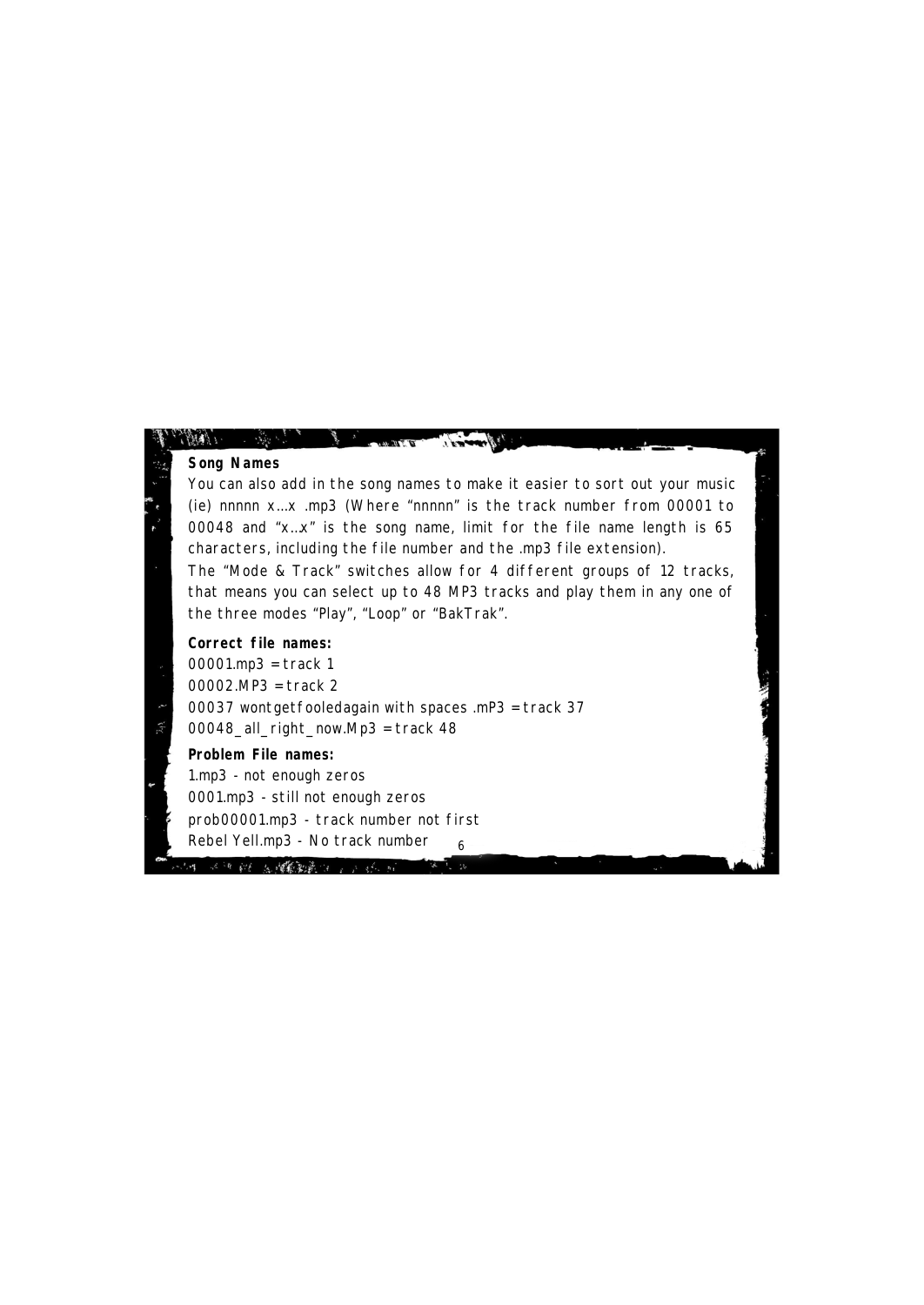

Stereo Output to Stereo Headphones (With Optional Remote Trigger Foot Switch)

7  $\mathbb{R}$ 

 $\overline{a}$  ,  $\overline{a}$  ,  $\overline{a}$  ,  $\overline{a}$  ,  $\overline{a}$  ,  $\overline{a}$  ,  $\overline{a}$  ,  $\overline{a}$  ,  $\overline{a}$  ,  $\overline{a}$  ,  $\overline{a}$  ,  $\overline{a}$  ,  $\overline{a}$  ,  $\overline{a}$  ,  $\overline{a}$  ,  $\overline{a}$  ,  $\overline{a}$  ,  $\overline{a}$  ,  $\overline{a}$  ,  $\overline{a}$  ,

三年 经 医螺旋镜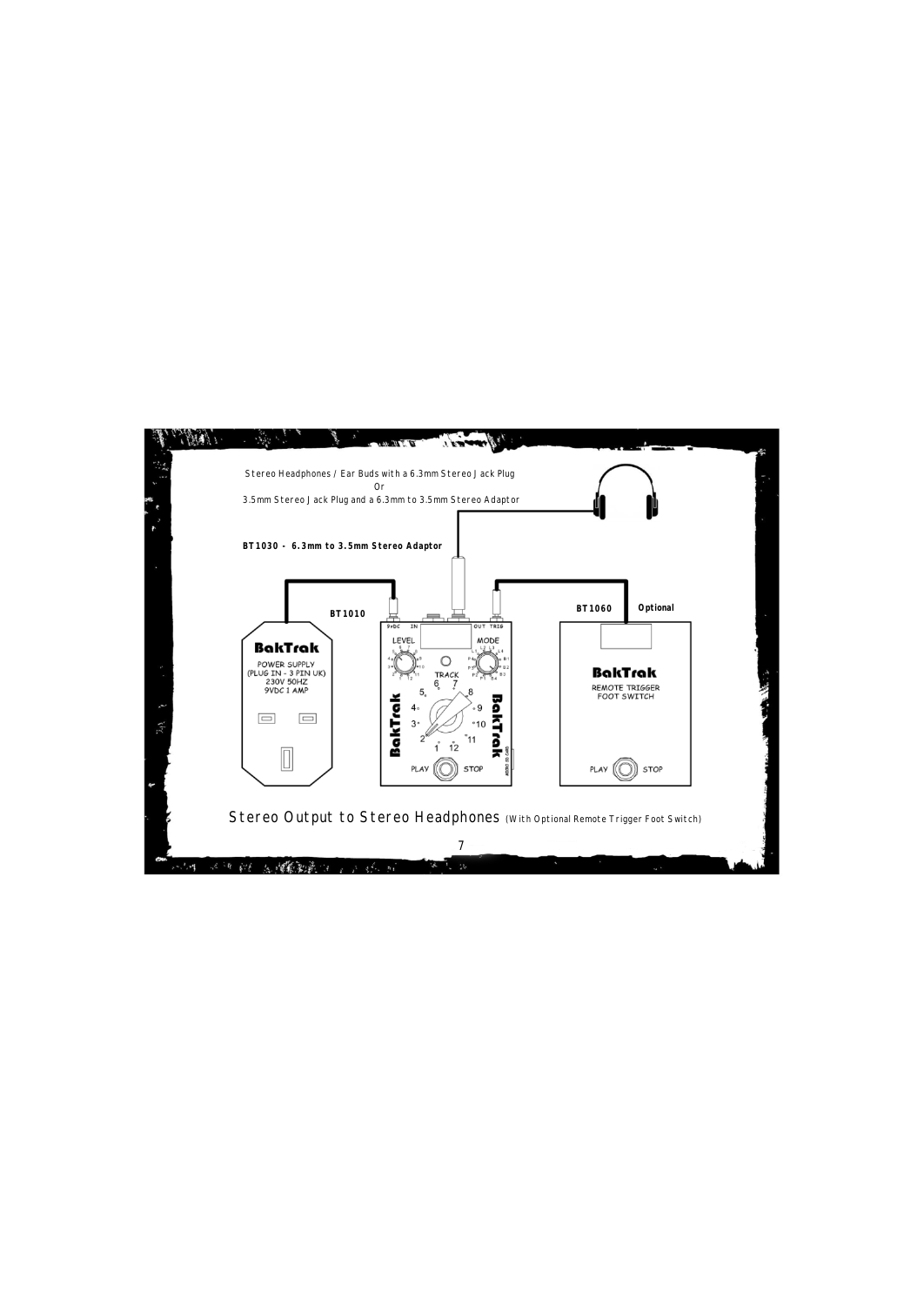

 $\mathbf{h}$  ,

1、健康·恩

 $\mathcal{L} \rightarrow \mathcal{R}$ 

 $\mathbb{R}$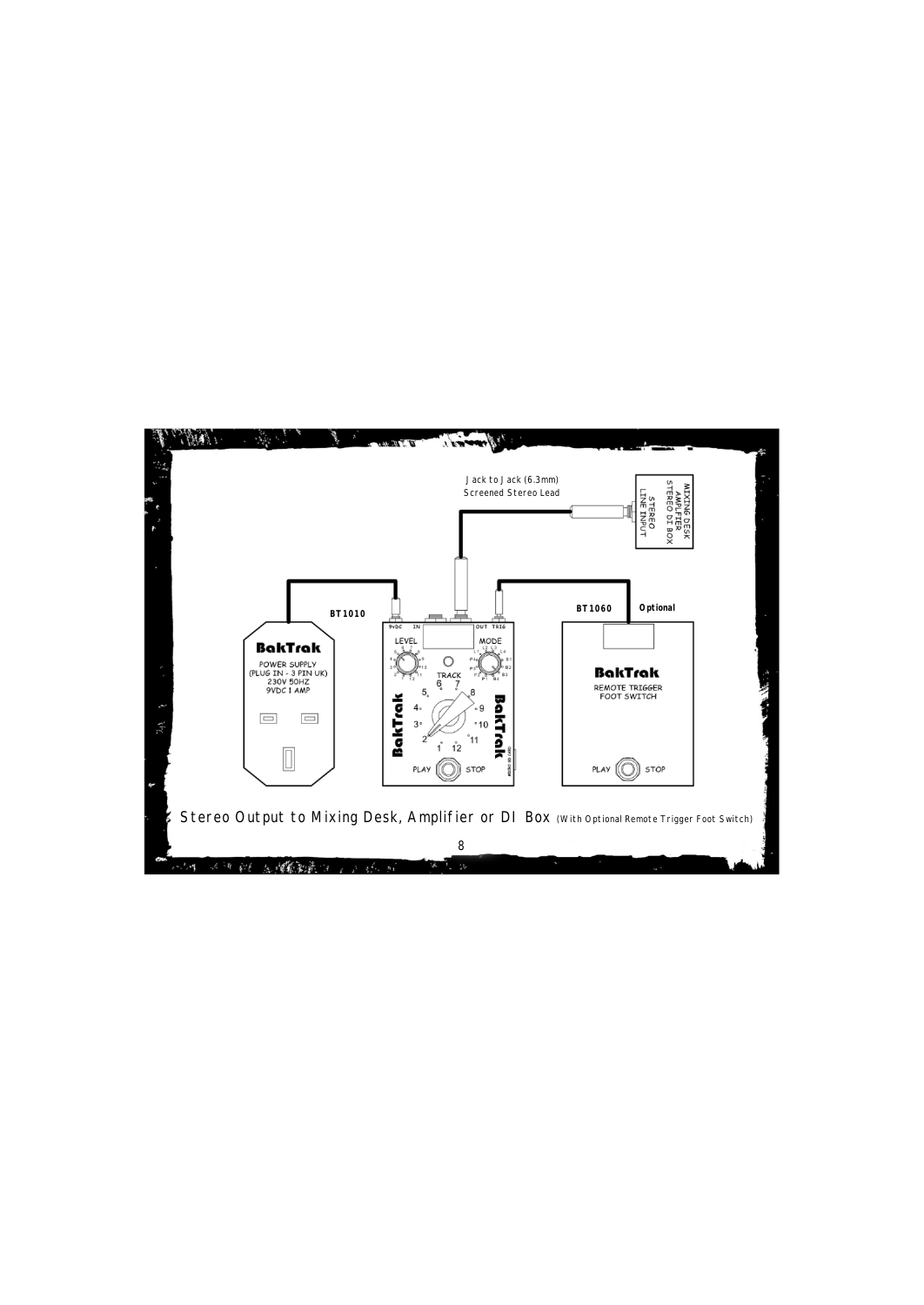

9

 $\mathbb{R}^2$ 

 $4.14.6$ 

 $\mathcal{L} \rightarrow \mathcal{R}$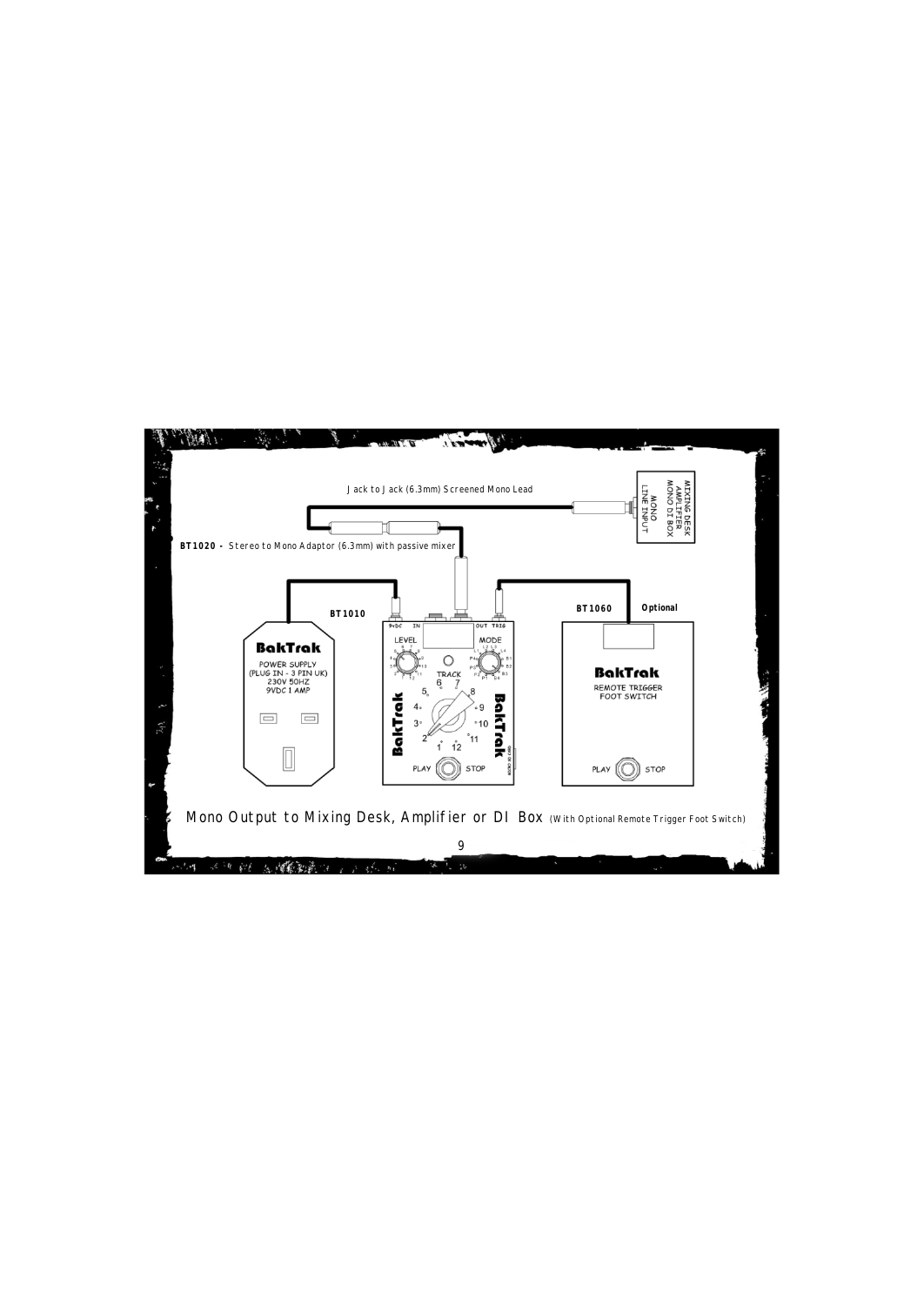

10  $\mathbb{R}^2$ 

深度 经人民保险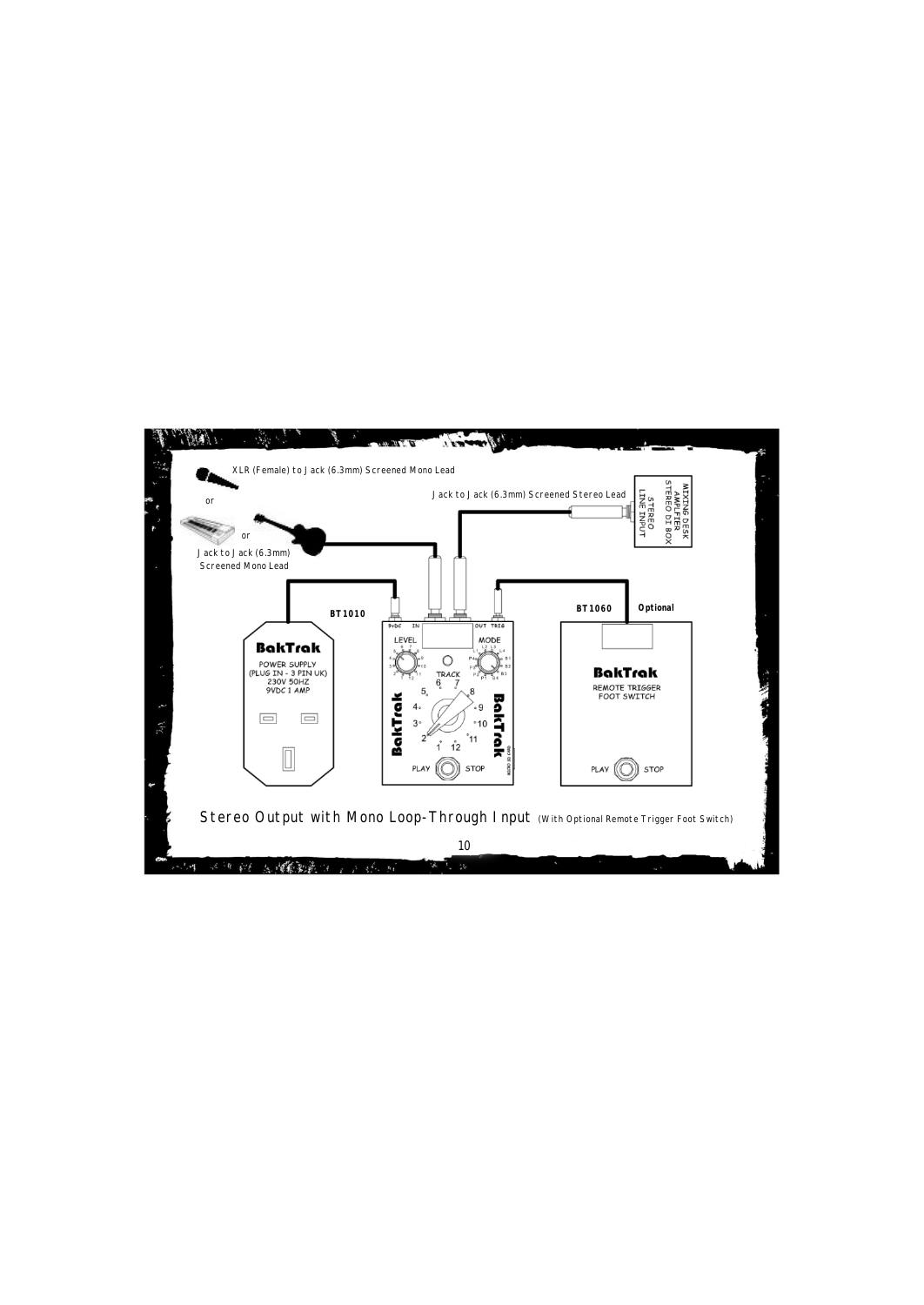

11 Mono Output and Mono Loop-Through Input (With Optional Remote Trigger Foot Switch)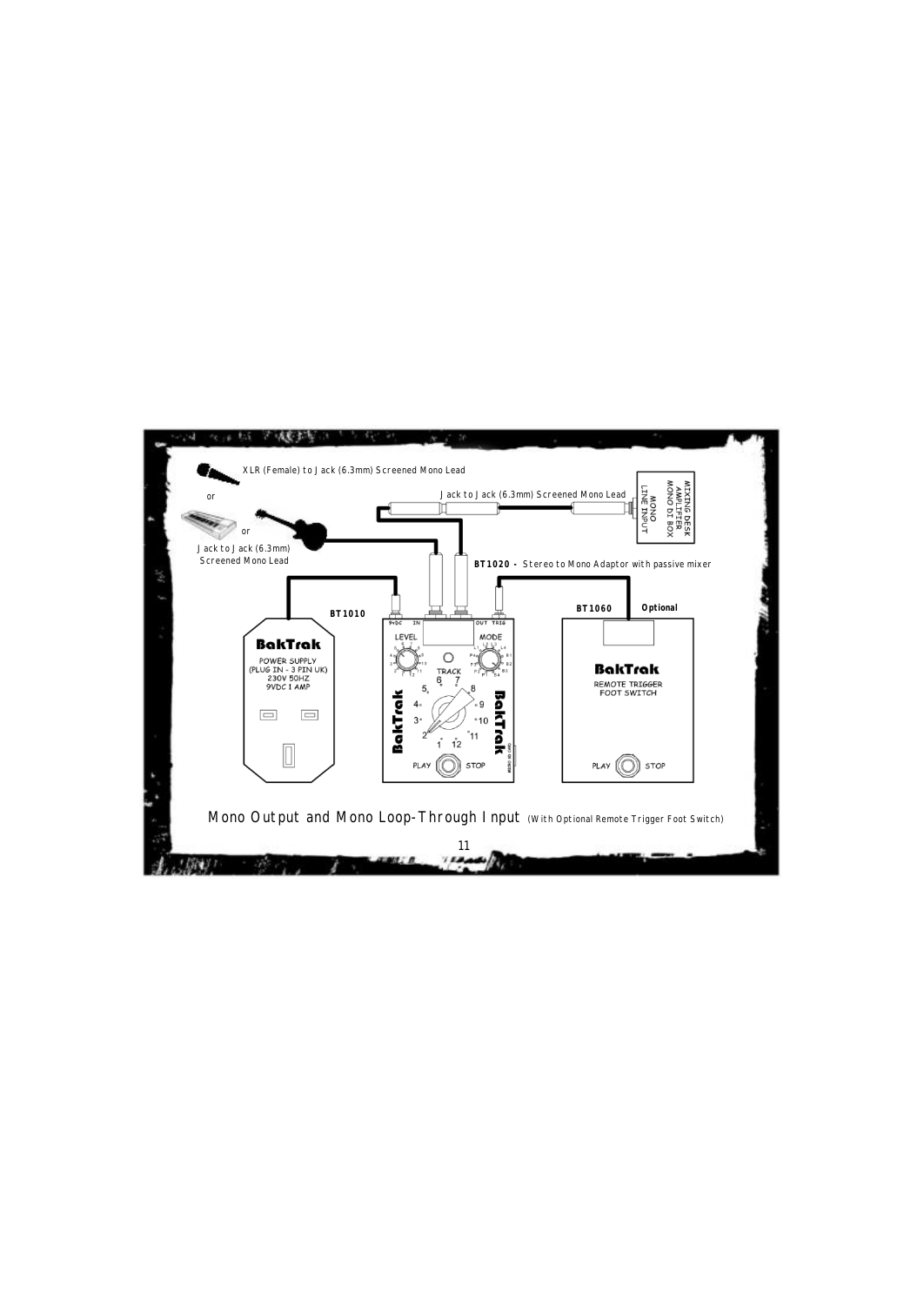#### **Getting Started**

Thank you for purchasing BakTrak, we hope you will be very happy with your new backing track pedal (BT1010), if you do have any problems drop us an email at: **baktrak@morlandhouse.co.uk**

Baktrak can either be used directly as a foot pedal or positioned elsewhere and triggered with the optional BakTrak remote trigger foot switch (BT1060).

The backing tracks are stored on a Micro SDHC card and the pedal comes with a 4GB card complete with PDF versions of your documentation, including an "MP3 File and Song Name Chart" to help you organise your music, demo tracks to get you up and running and various song and notation sheets to help with your practice sessions.

Have a read through the guide on page's 3-6 and it should give you a good idea of how the different controls and playing mode's work and also how the your backing track files will need to be numbered/named for BakTrak to recognise them.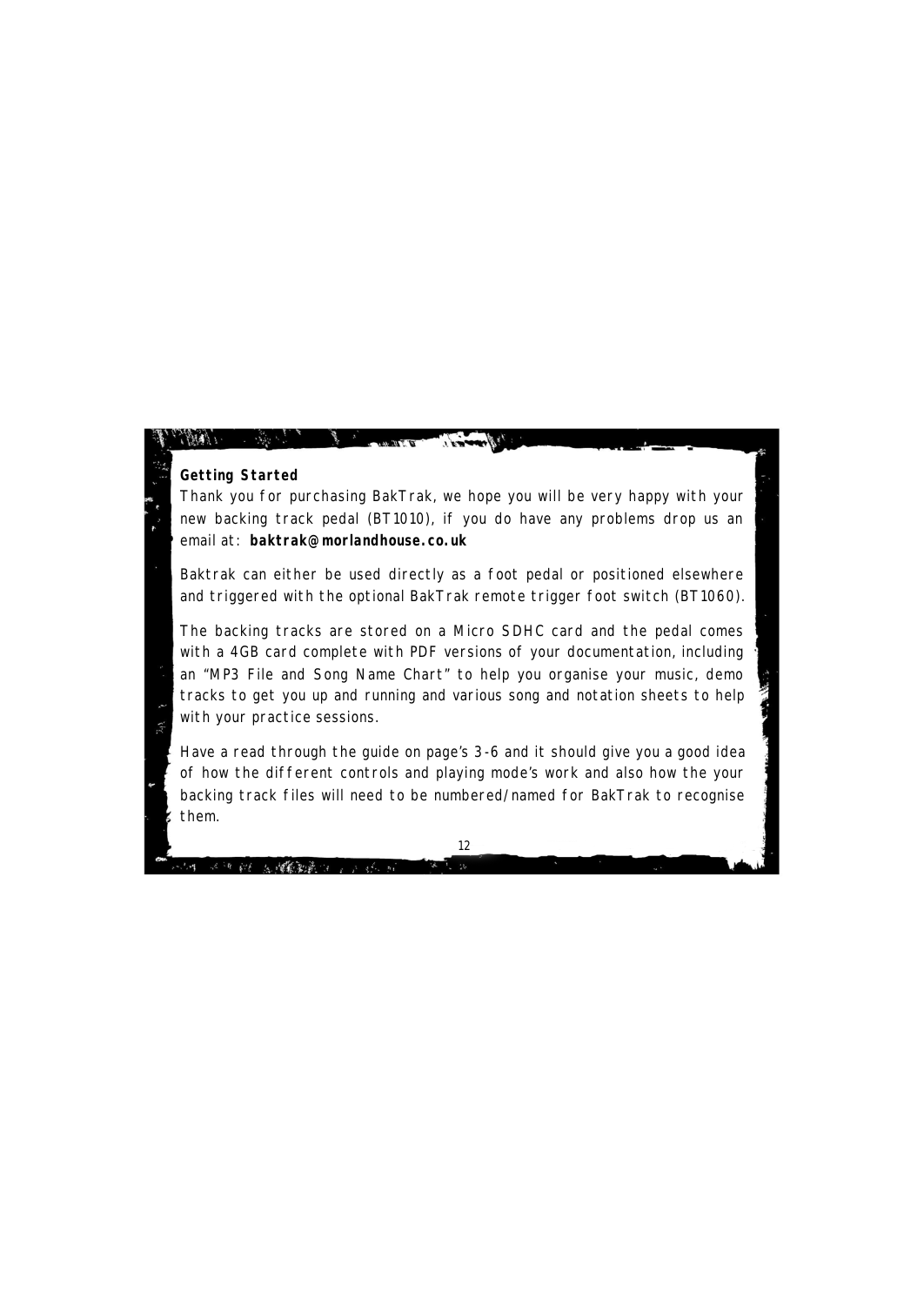# **Micro SD Memory Card**

就 在爆動影响 2015年10月

To remove the Micro SDHC card from the foot pedal push the card in with your finger and then release it and the card will unlock and pop out a little so that you can then remove it.

**FALLAR** 

To replace the card put it in the slot and push it in, let go and it will lock back in place. **(Important: It will only fit one way round so don't force it** )

You need to use a computer that has a built in SD card reader that can read and write to 4GB Micro SDHC Memory cards or use the plug in USB BakTrak Micro SD Card Reader/Writer (BT1050).

It may help at this point to print out the BakTrak "MP3 File and Song Name Chart" from the BakTrak documentation folder as you can use it to organise your music and record which file number/name you assign to each track.

13 The 4GB Micro SDHC Card comes with 12 demo tracks, numbered 00037.mp3 to 00048.mp3 and located in the root directory, these can be kept or replaced as you desire and are also stored in the Demo Track folder if you want to recover them at any time.

 $\mathbb{R}$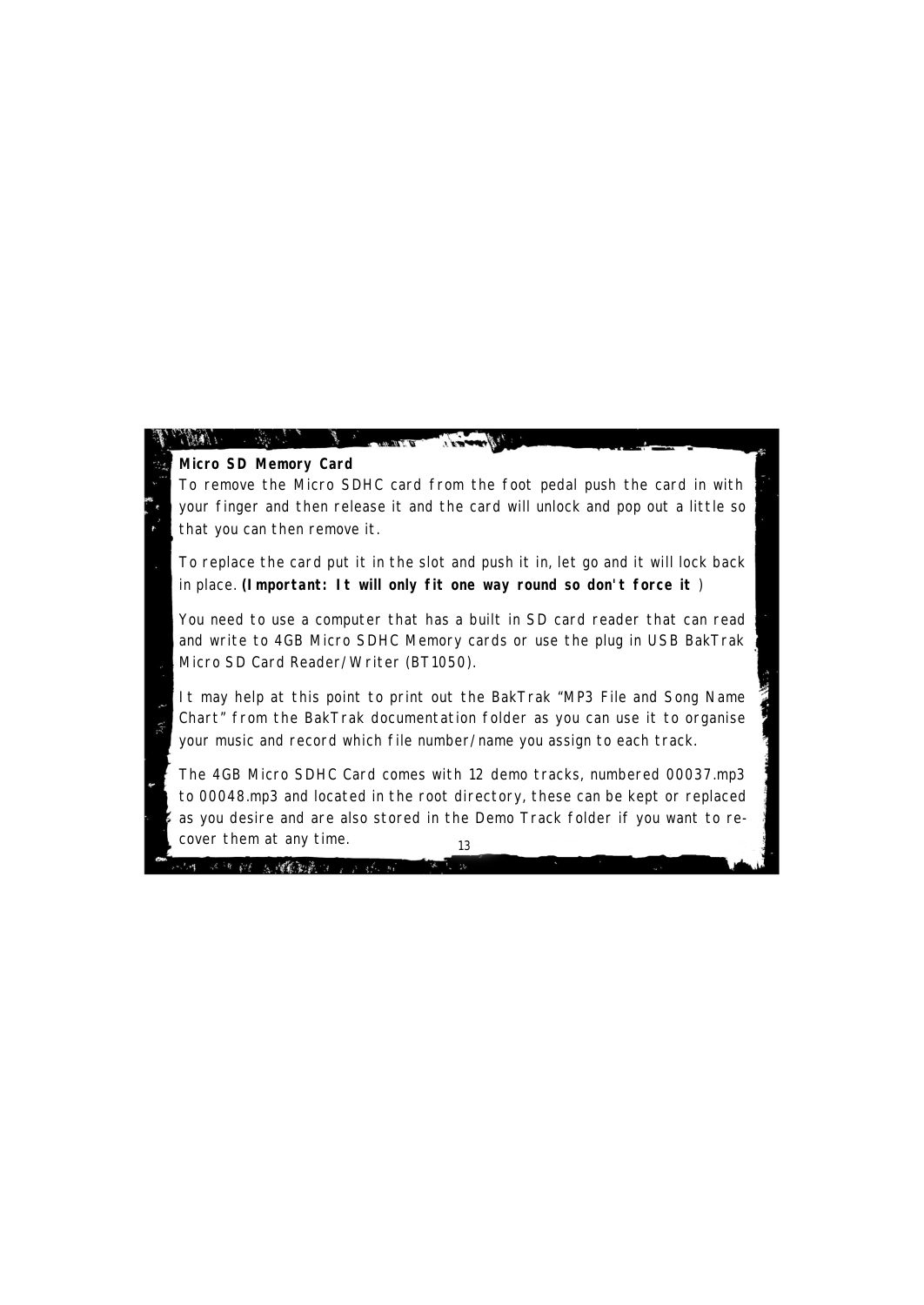#### **Connecting your BakTrak Pedal**

28张家说:

BakTrak can be used in various configurations, these are shown on Page's 7-11 at its most basic you can listen to tracks through headphones or ear buds.

You can plug the stereo output directly into a Mixing Desk, Stereo Amplifer or Stereo DI box and play tracks through a PA system, or use the BakTrak Stereo to Mono Adaptor (BT1030) with its built in passive mixer to drive the systems with a combined Mono output.

BakTrak can also be used with its "Mono" loop-through input to connect an instrument or microphone, combining their input with the BakTrak output allowing connection to a single amplifier input.

Don't forget you can use some great shareware programmes like "MergeMP3" and "Audacity" to create playlists of multiple tracks that can be triggered just like a standard MP3 track for background music between sets.

Now's the time … connect BakTrak as you want it, plug in the power supply, pick a playing mode, select a track and hit the play button.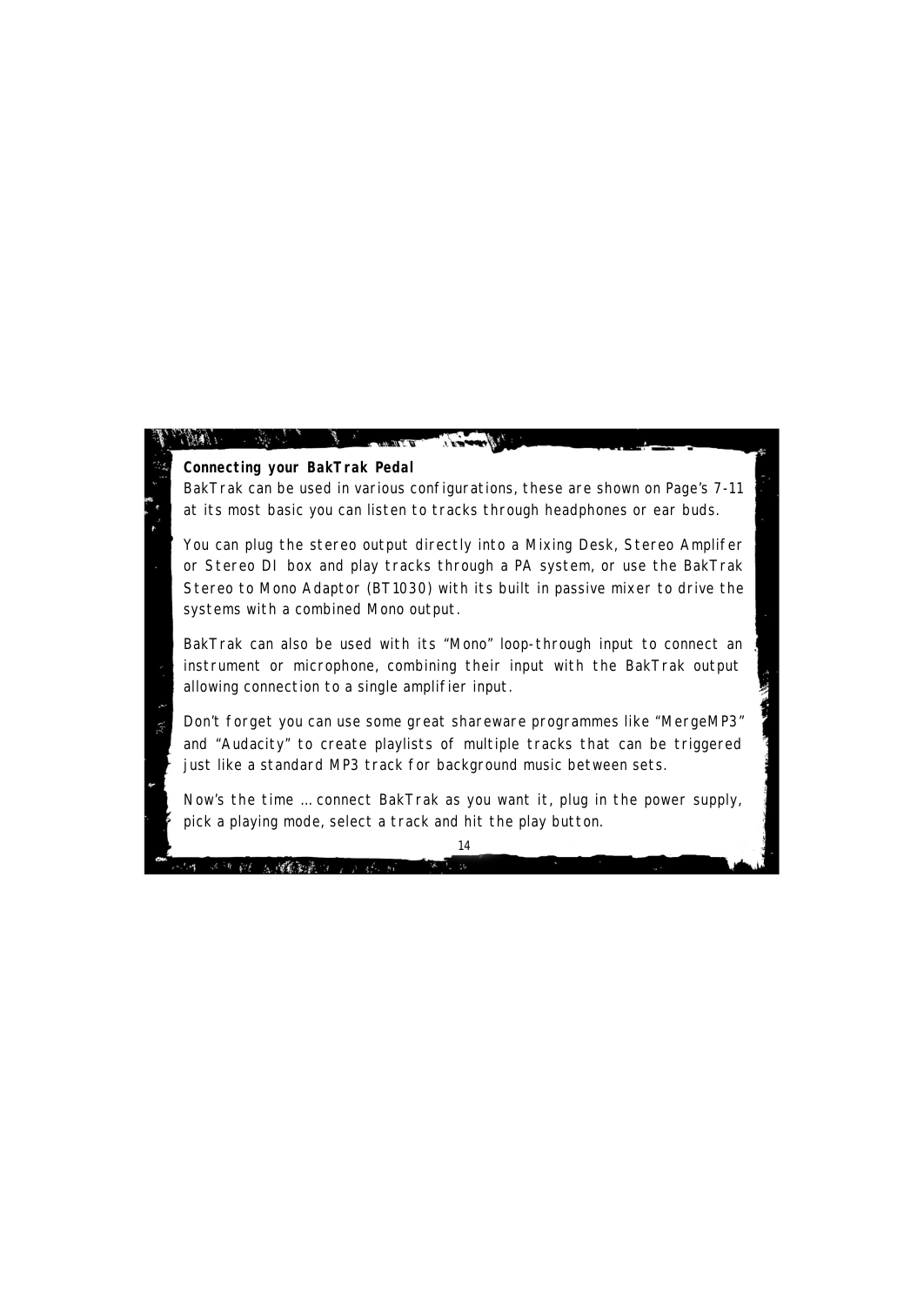#### **Demo Tracks**

The BakTrak pedal comes with some great original music files to get you up and running, located in the Root Directory. These can be selected with the "Track Switch" 1-12 and the "Mode Switch" set to P4, L4 or B4 depending which mode you want to play them in. The Demo tracks are also stored in the "Demo Track" folder on the BakTrak Micro SDHC card so you can copy them back to the Root Directory at any time.

#### **Selector Demo Track Description**

1 00037 Slow Blues.mp3 Slow Blues - 12 Bar - Jam - John Pethers 3 00039 Rock Drums.mp3 Drum - Jam - Rob Stoner 4 00040 Evolution.mp3 Acoustic - Paul & Martin 5 00041 Wormwood.mp3 Acoustic Rock - The Drakes 6 00042 Trust Yourself.mp3 80's Rock - MFU 7 00043 I Think of You.mp3 90's Rock - The Chase 8 00044 Major Scale Bass.mp3 Bass Major Scale (" C ") - DSS 9 00045 Minor Scale Bass.mp3 Bass Minor Scale (" C ") - DSS 12 00048 120\_bpm.mp3 Metronome at 120 beats per minute

2 00038 Rock Blues.mp3 Rock Blues - 12 Bar - Jam - John Pethers 10 00046 Major Scale 6 String .mp3 Six String Major Scale (" C ") - Steve Gunn 11 00047 Major Scale 6 String .mp3 Six String Minor Scale (" C ") - Steve Gunn